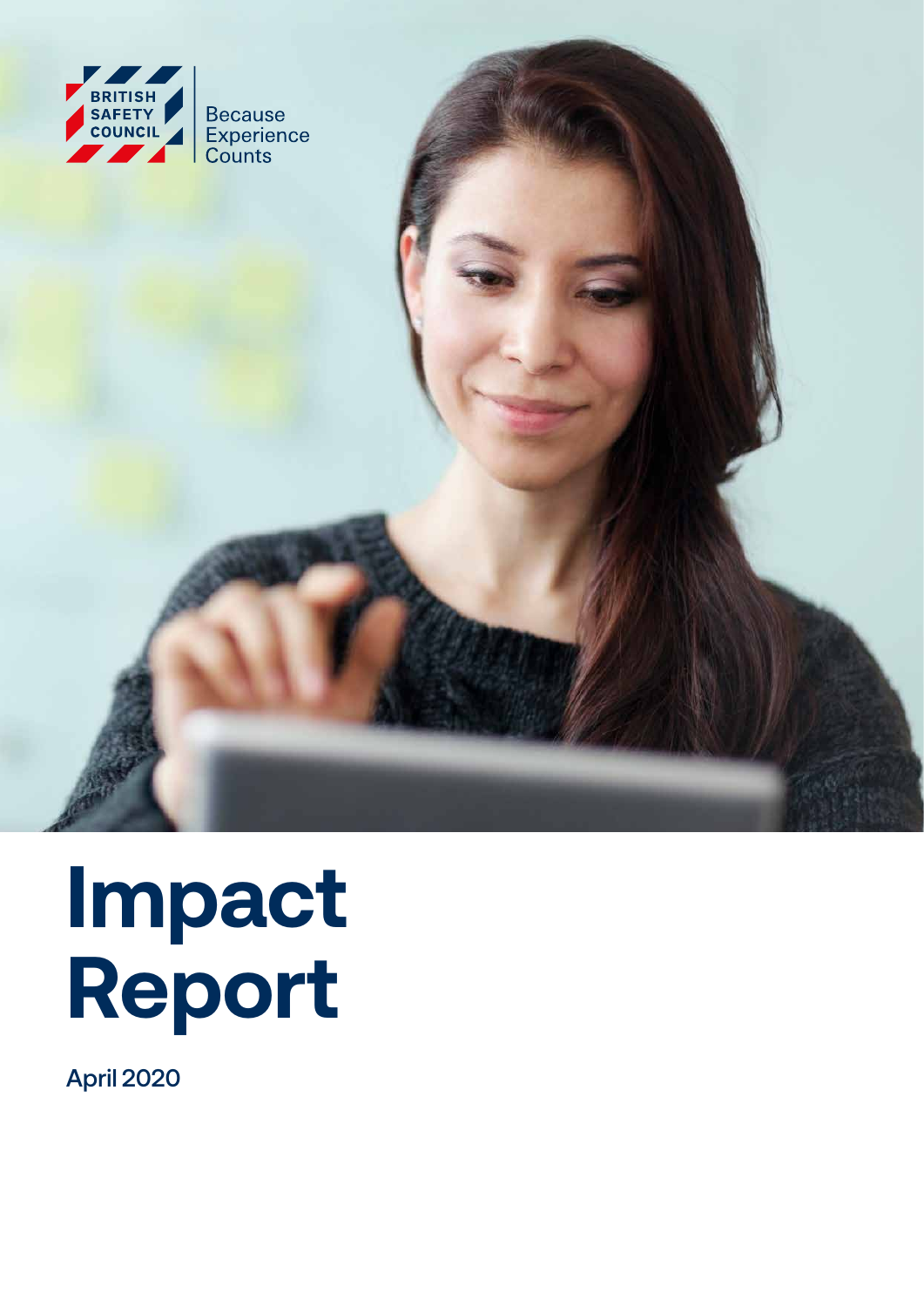**The British Safety Council believes that no one should be injured or made ill through their work.**

**Since its foundation in 1957, the British Safety Council has campaigned tirelessly to protect workers from accidents, hazards and unsafe conditions, and played a decisive role in the political process that has led to adoption of landmark safety legislation in the UK.**

Its members in more than 60 countries are committed to protecting and improving the wellbeing of workers believing that a healthy and safe work environment is also good for business.

As part of its charitable work, the British Safety Council leads health and safety networking forums for several sectors, and facilitates and promotes best practice in Britain and overseas. It also offers a range of services and products, including training, qualifications, publications, audits and awards. The British Safety Council works closely with organisations, charities and individuals who share its vision of ensuring that every worker goes home at the end of the day as healthy as they were when they went to work.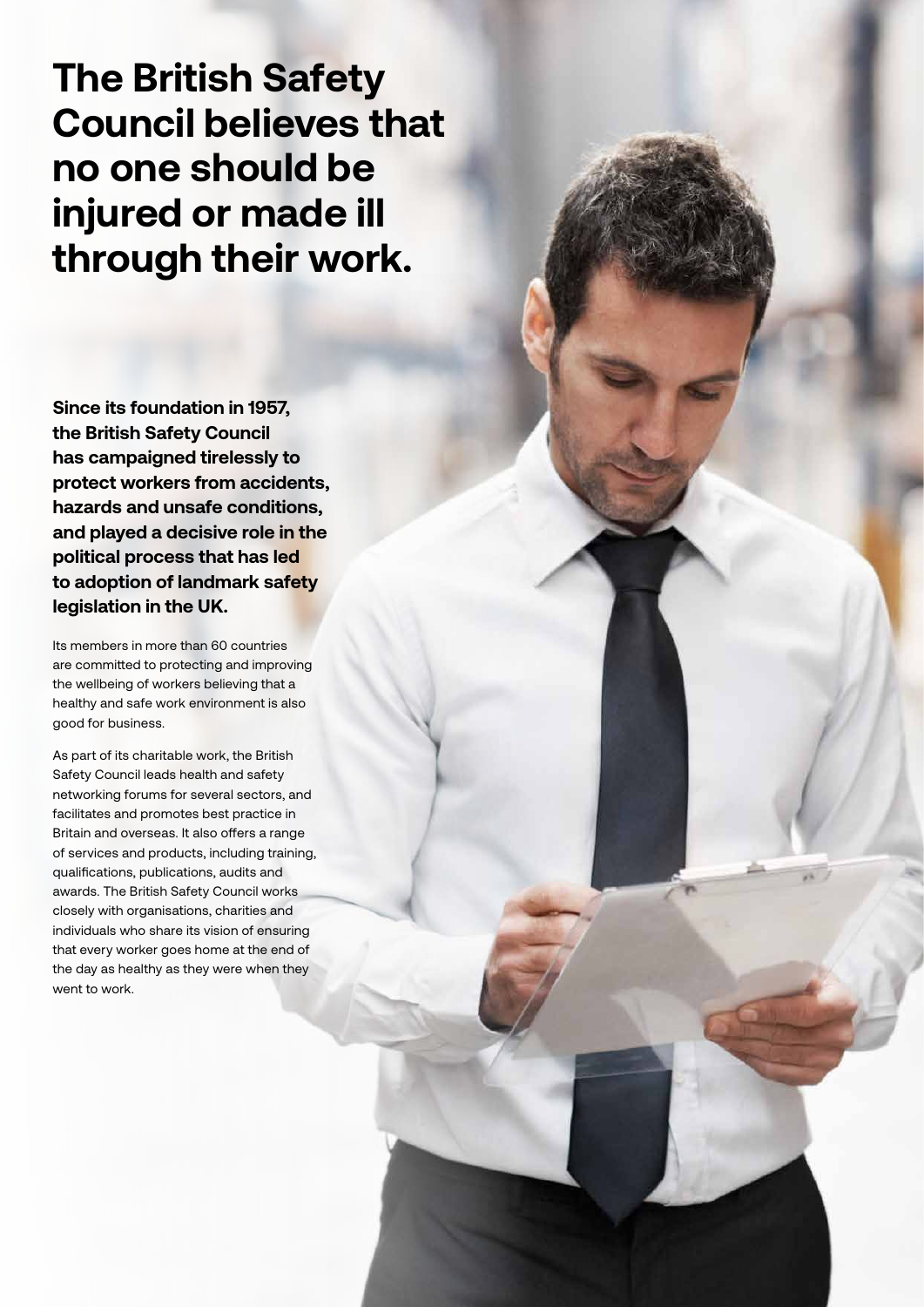## **Contents**

| Foreword by Mike Robinson     | 2  |
|-------------------------------|----|
| <b>Our Campaigns</b>          |    |
| Time to Breathe               | 4  |
| International                 | 5  |
| Wellbeing                     | 6  |
| Presenteeism                  | 7  |
| News and Media                | 8  |
| Advocacy                      | 9  |
| <b>Sector Interest Groups</b> | 11 |
| <b>Our Events</b>             | 12 |
|                               |    |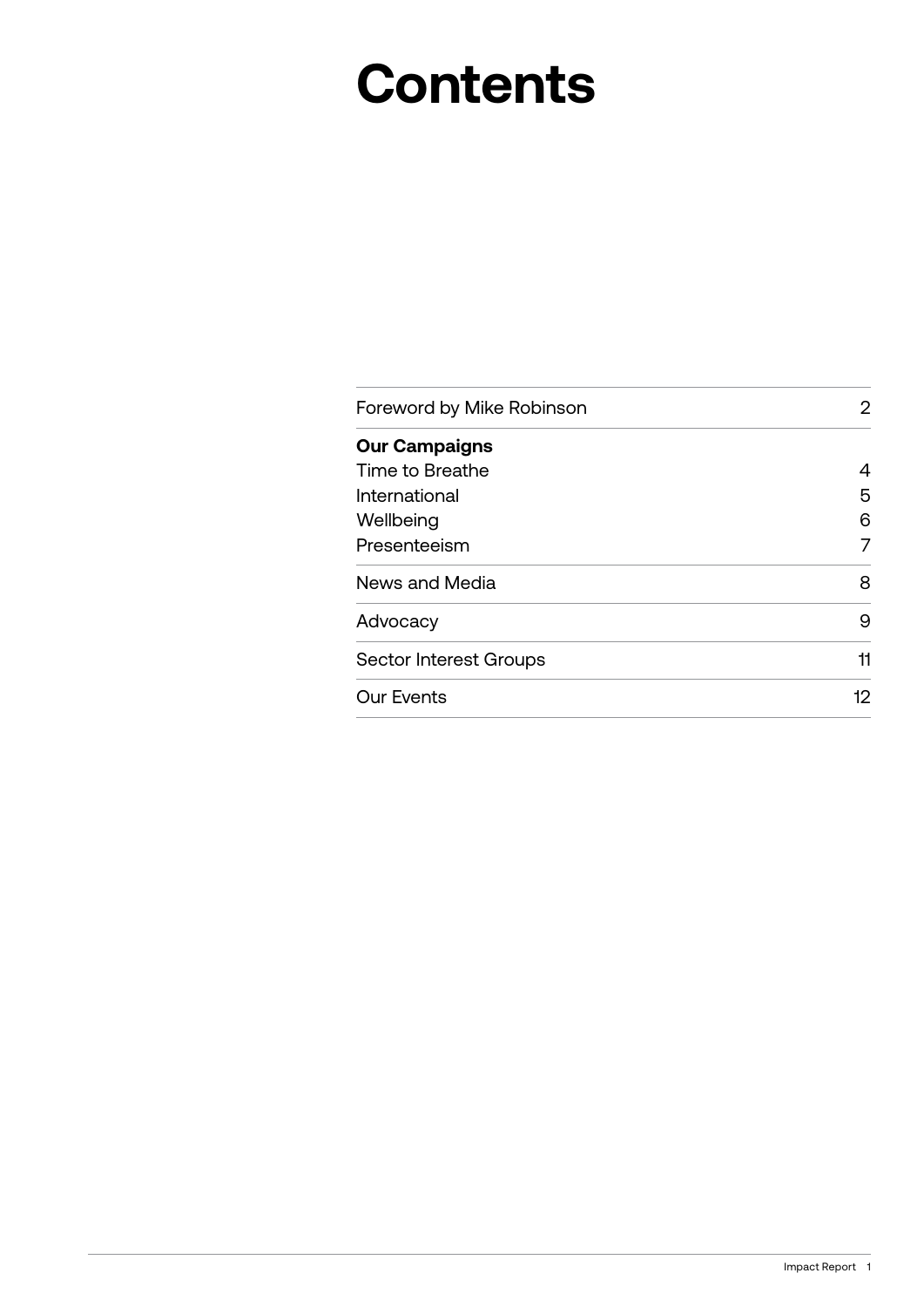## **Foreword by Mike Robinson**



#### **Engagement with impact is at the heart of the work of the British Safety Council.**

We want to influence employers so that they prioritise health, safety and wellbeing in the workplace. We want to pass on our expert knowledge to practitioners at every level through our publications and training and through our consultancy and audit services so that organisations have the processes in place to protect their workforce. We want people to thrive and we want the workplace to promote wellbeing, enhancing quality of life and not detracting from it. Talking to our members and communicating our vision is vital to achieving those goals.

But we also want to shape the broader political and societal context in which we all operate, communicating on behalf of our members and the sector to policymakers and influencers. In 2019 we launched a major new campaign, Time to Breathe, focused on the impact of air pollution on workers. We also started narrowing our focus on a new campaign around presenteeism. In India and in the Middle East we built on our reputation as a leading voice in a growing sector.

2019 also saw us recognising the great work so many members do in striving for ever higher standards in health, safety and environmental management and our awards schemes remain the most prestigious in the industry.

All of this has had a powerful impact. Building capability in employers, supporting health and safety managers and demanding high standards makes workplaces safer. Listening to our members gives us a voice to call for action from government, the regulator and enforcement agencies.

And we must not forget that we could not undertake this vital part of our mission without the resources that come from our members and customers. The British Safety Council has always operated as a not-for-profit, investing the income we make from training, audits, membership and awards back into our campaigning and philanthropy – here in the UK and in India. We are a registered charity, with all that entails, and we fundraise through our products and services to deliver on our vision.

Our founder James Tye was a born campaigner, but he was also a campaigner with a purpose – it was his drive that founded the British Safety Council in 1957 and paved the way for the Health and Safety at Work Act 1974. He believed in having an impact and so do we. Here is what we achieved in 2019, and what we will build on in 2020.

#### **Mike Robinson FCA**

Chief Executive British Safety Council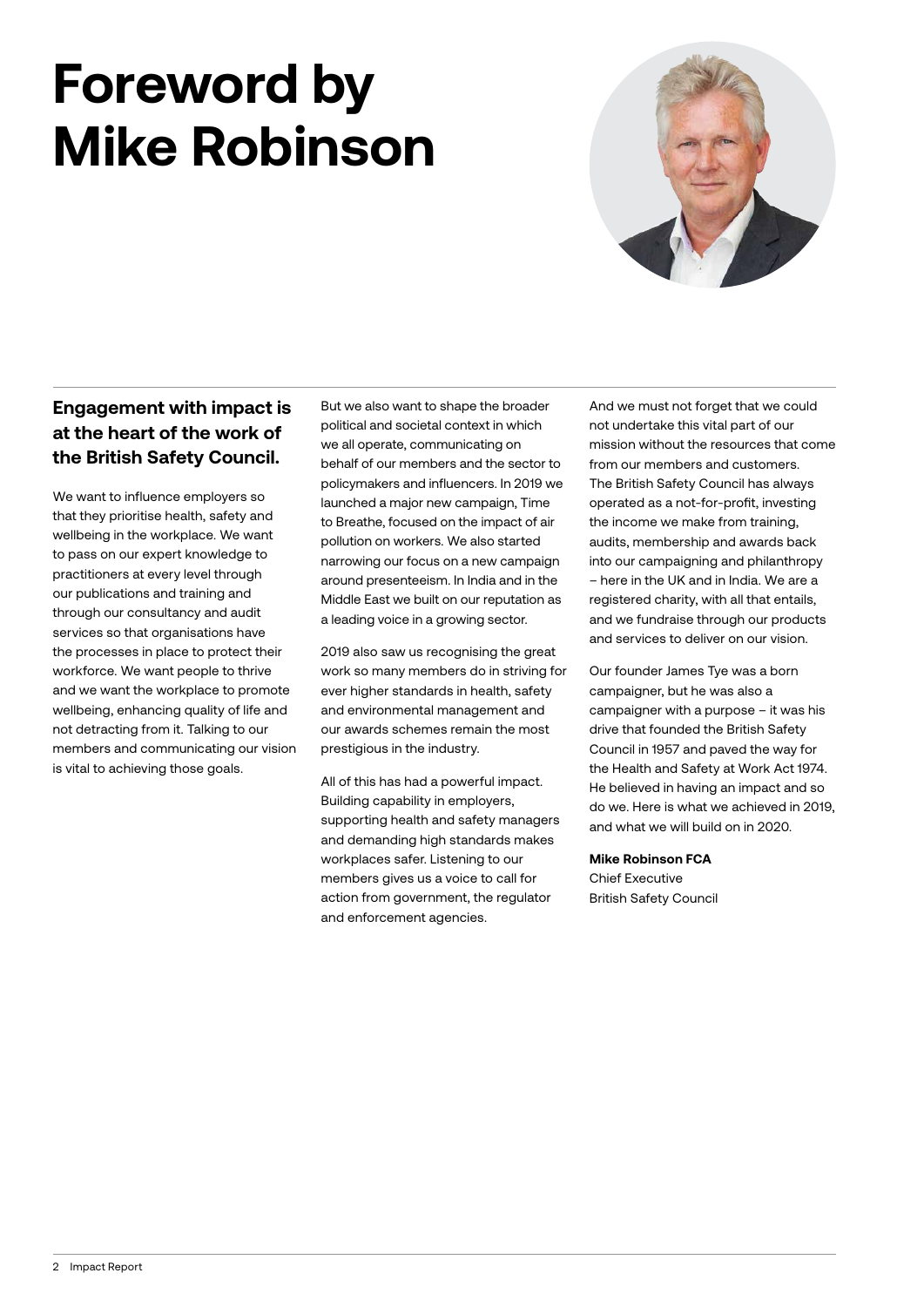time to<br>breathe

EAN AIR<br>R WORKERS<br>IO CLEAN<br>R STREETS

**EAN AIR** FOR WORKERS WHO CLEAN OUR STREETS

time to<br>breathe

 $\mathbb{R}$ 

Impact Report 3

α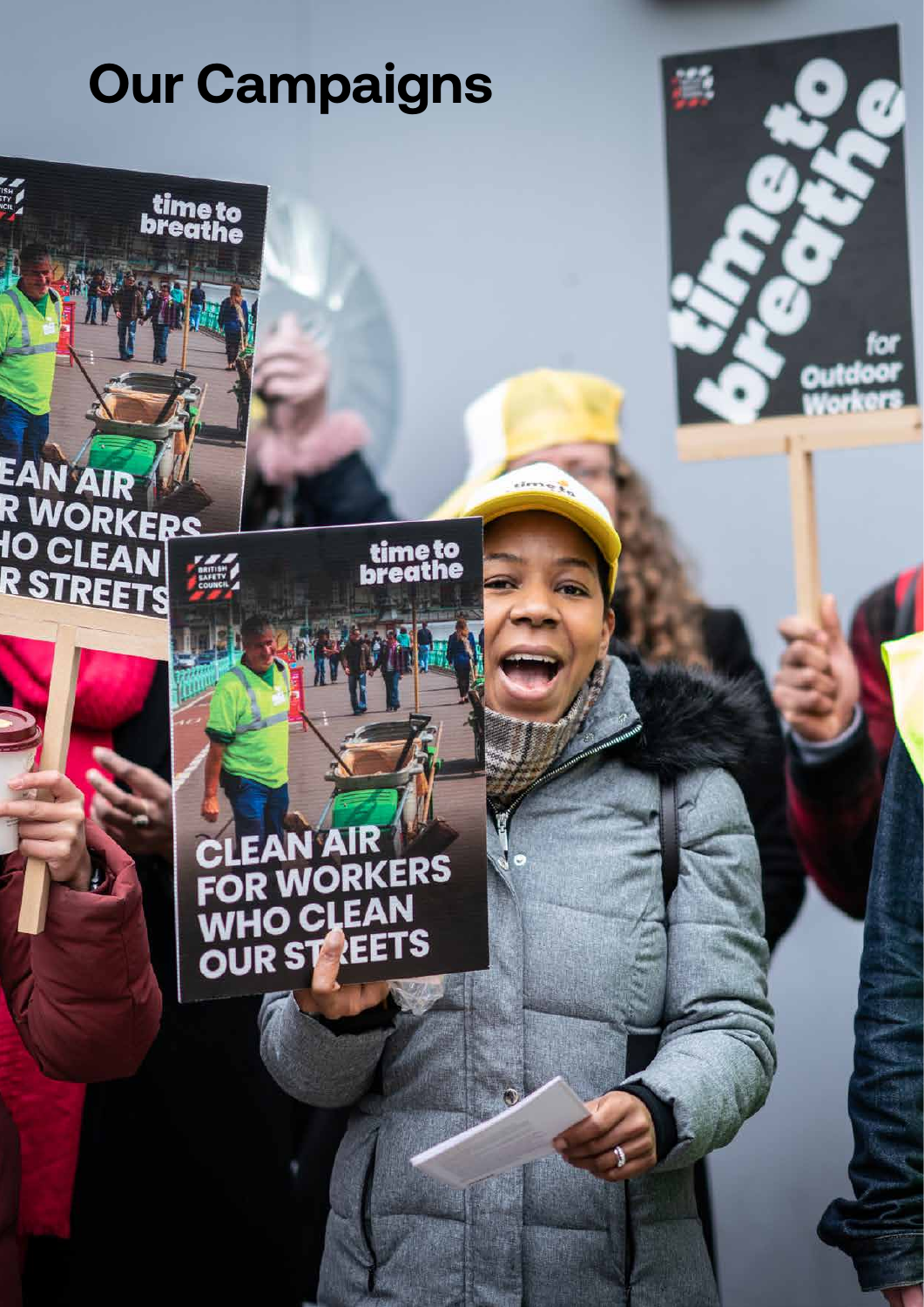## **Time to Breathe**

**In 2019 the British Safety Council launched a new campaign on air quality: Time to Breathe. The campaign – which will run throughout 2020 and beyond – highlights the impact of air pollution on outdoor workers.**

The British Safety Council is calling on the government to adopt the World Health Organisation's (WHO) air pollution targets and to improve air quality measurement across the UK. We are also calling on the Health and Safety Executive (HSE) to recognise air pollution as an occupational hazard.

At the heart of our campaign is a new app – Canairy – developed in conjunction with King's College, London. Installing the app on a phone enables individual workers in London to track the air pollution they are exposed to. The first data release in January 2020 shows that outdoor workers are exposed to significantly higher levels of air pollution than the average Londoner.

Time to Breathe was launched in Oxford Street in March 2019 – British Safety Council staff and others mounted a demonstration around Oxford Circus, which was covered by the BBC, London Live and the Financial Times. We started working with other organisations campaigning on air quality including Friends of the Earth, Client Earth, British Heart Foundation, British Lung Foundation, GMB, Prospect and Kier.

At the end of 2019, Canairy had 1200 individual users working for over 300 employers. This has generated over 40,000 data sets which will support future campaigns. A new steering group formed of leading construction and transport companies has convened and will lead the campaign through 2020.

Time to Breathe takes to the streets to call for outdoor workers' rights to clean air.

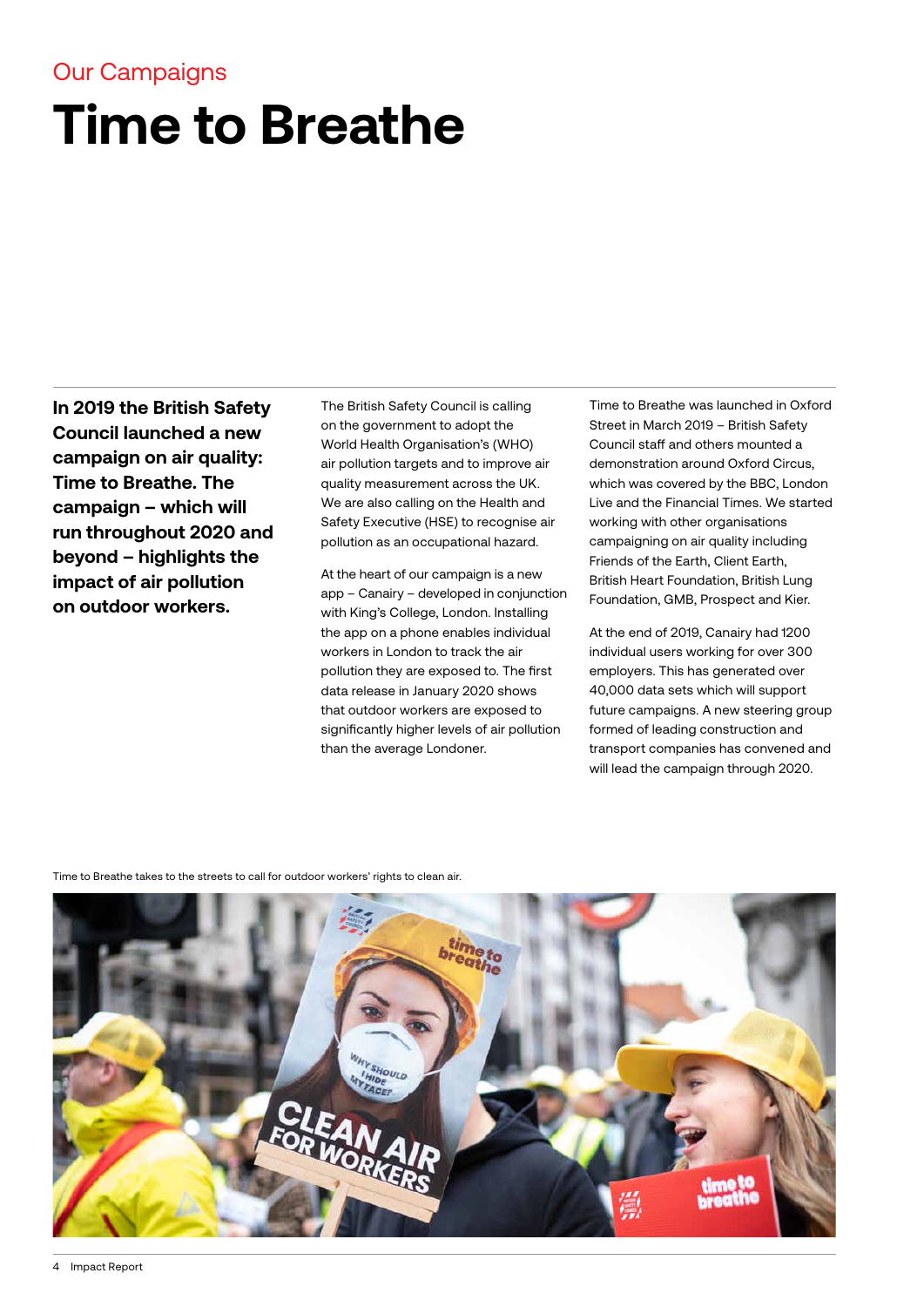#### **International** Our Campaigns

**British Safety Council's international work in 2019 focused on building our presence in India.**

Over the course of 2019 the British Safety Council significantly increased engagement with Indian media. Chief Executive, Mike Robinson, was the keynote speaker at several high-profile conferences including the International Process Safety Conference, in New Delhi where he spoke about best practice audit and the India OSH Conference in Mumbai where he spoke on the future of work and wellbeing.

The British Safety Council has been working with the Indian market for over 30 years, providing health, safety and environmental consultancy services, training and audits from its UK office in London.

In November 2017, the organisation opened an office in Mumbai to offer a greater range of products (audit, training, and membership) tailored to the needs of the Indian market and to support its ability to provide local service delivery. The office is also a base from which the British Safety Council will start campaigning and progressing its charitable work in India. In November 2018, the British Safety Council launched the India Safety Leadership Group, a forum for its members in India to share best practice and expertise in health, safety and wellbeing.

He also spoke at the Asian Paints event in Mumbai and the Qatargas Conference in Qatar.

The Mumbai conference explored ways of achieving excellent heath and safety performance.

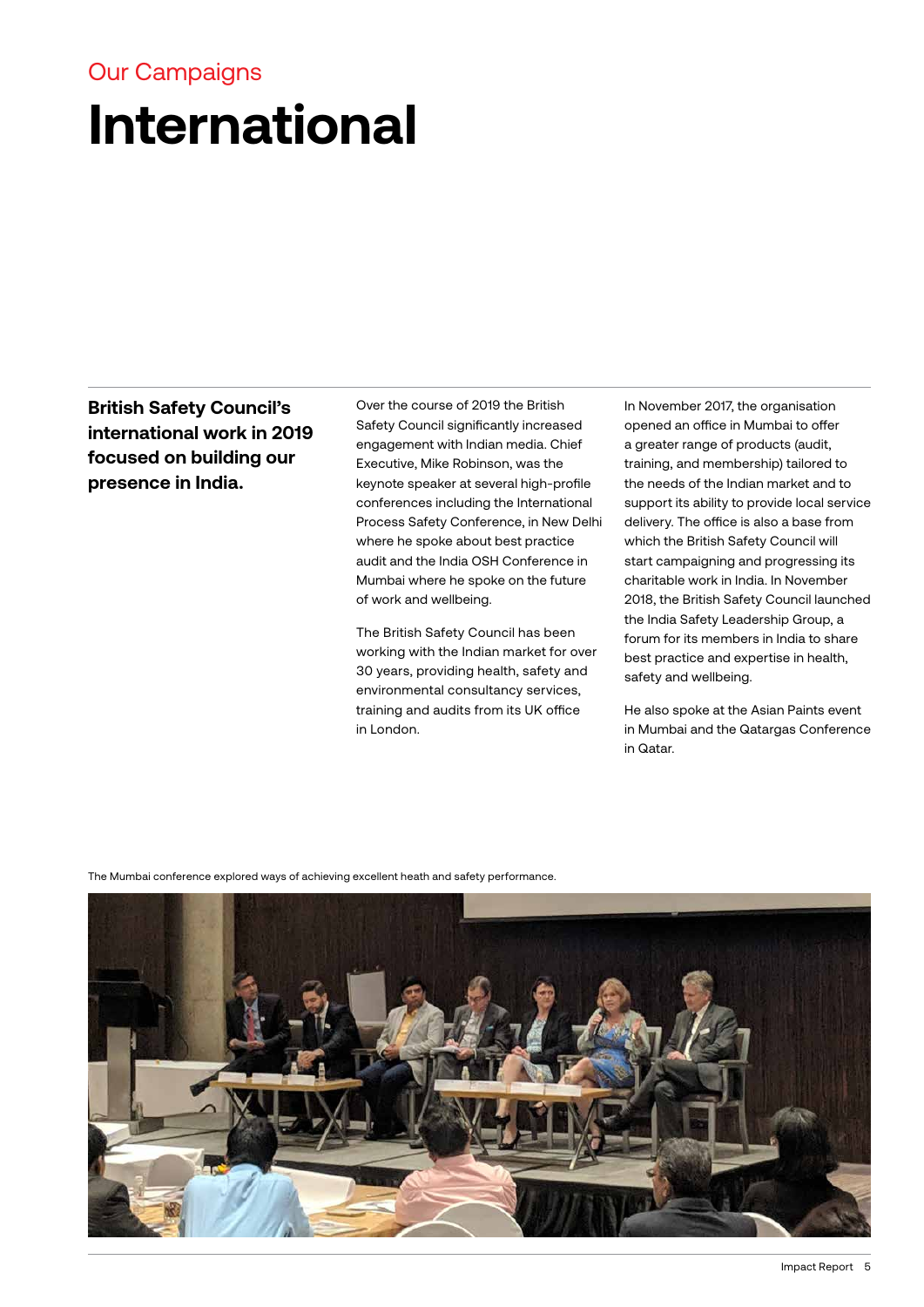## **Wellbeing**

**At the end of 2018 we published our literature review on wellbeing: Not just free fruit: wellbeing at work.**

The report was downloaded over 1,000 times and over 250 people asked to become influencers in the wellbeing debate. We released three new video interviews with Dame Carol Black, former government adviser on health and the workplace on Wellbeing in the Workplace; Wellbeing and SME's and Wellbeing for Line Managers.

These have been viewed by over 4,000 people. We also hosted a roundtable chaired by Peter McGetrrick, board member of the British Safety Council. Attendees included Professor Dame Carol Black, Professor Cary Cooper, Norman Lamb MP and representatives from Aon, the HSE, Royal Mail, Tideway, Vitality and the TUC. The roundtable covered a wide range of topics including the nature of workplace wellbeing, how to manage and measure wellbeing and how to incentivise companies to adopt wellbeing practices.

Not Just Free Fruit: Wellbeing at Work report.



Eleven leaders in their fields met at British Safety Council's roundtable on 20 March 2019 to discuss wellbeing in the workplace.

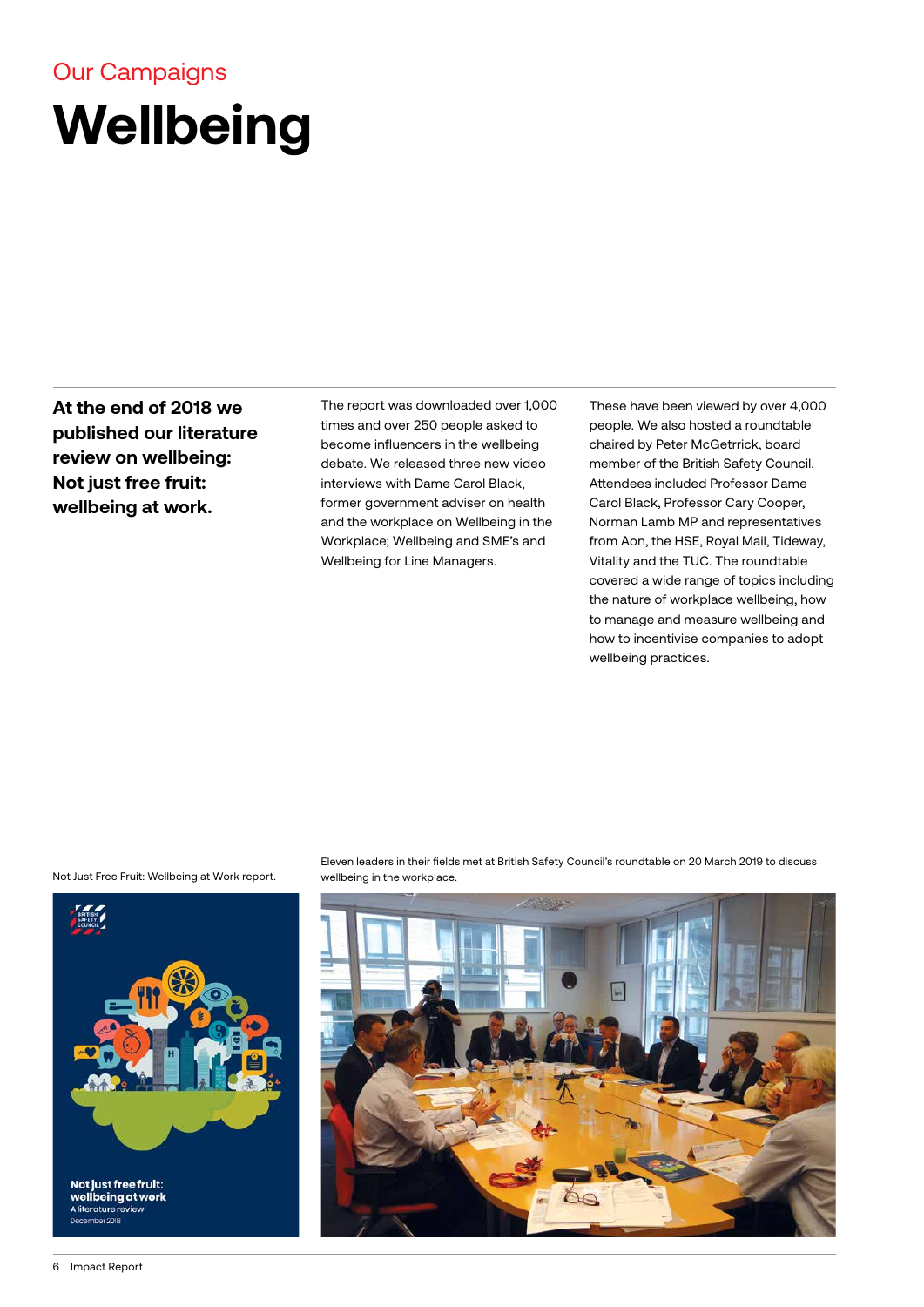### **Presenteeism**

**Following consultation with British Safety Council staff and stakeholders and a series of workshops and brainstorms it was agreed that we would develop a new campaign on workplace presenteeism.** 

Our work in 2019 and sessions at our annual conference looked at the growing phenomenon of presenteeism and its impact on workplace wellbeing. At the annual conference several speakers talked about presenteeism, its steady rise following the 2008 financial crisis and its wider impact on workplace wellbeing. We formed a new partnership with the health insurer Vitality – which runs the annual survey Britain's Healthiest Workplace. It was initiated in 2013 in response to the fact that many UK employers are failing to invest in the health and wellbeing of their staff.

Since then the survey has engaged over 510 organisations and nearly 200,000 employees have taken part. The 2019 survey revealed that health-related lost productivity is costing the UK economy £91 billion a year. Vitality has given the British Safety Council exclusive access to data from the survey and produced a summary of the survey's key insights on presenteeism which will underpin our future campaigning.

**To find out more about our campaigns please contact Head of Campaigns Matthew Holder:**

matthew.holder@britsafe.org

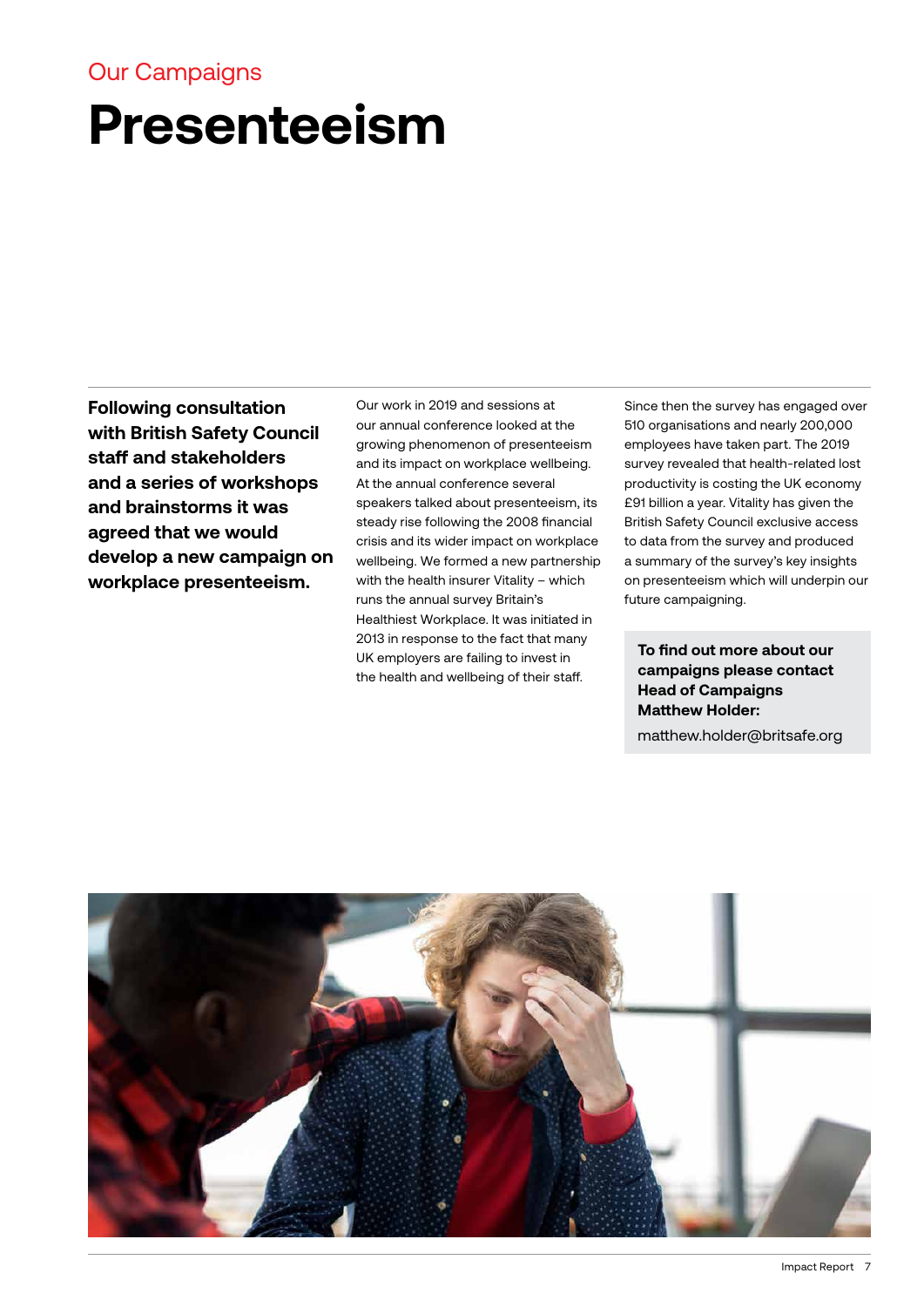## **News and Media**

**The British Safety Council secured strong media coverage in 2019. In total we secured 1,384 pieces of global coverage and 555 pieces of coverage in the UK, including 178 about Mates in Mind – a significant increase in coverage and reach on 2018.**

Key stories included our commentary on the importance of wearing seatbelts following a car accident involving Prince Philip in the Sun.

Time to Breathe was extensively covered including by the Times and the Financial Times at the launch of the campaign in March and throughout the year.

Our events continue to score strong coverage globally, both when the International Safety Awards are announced and at the awards ceremony itself.

Our monthly magazine Safety Management was published in 11 monthly editions. The new Safety Management microsite was finished and design changes incorporated into the print edition. British Safety Council staff continued to contribute regularly to trade press across the sector.

**To find out more about our news and publications please contact Charles Pitt:**

charles.pitt@britsafe.org





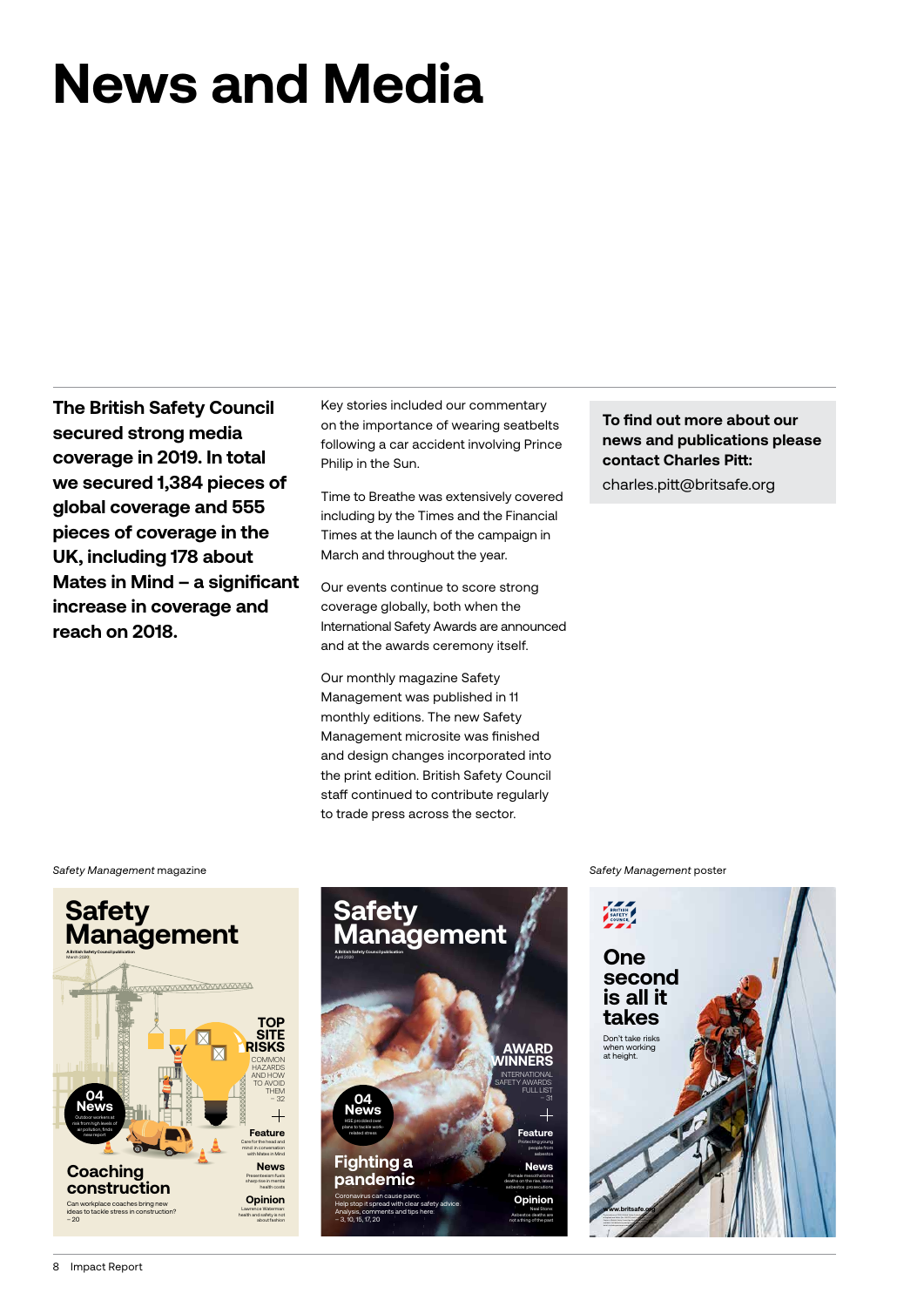## **Advocacy**

**Ahead of the general election on 12 December 2019 the Chief Executive of the British Safety Council Mike Robinson wrote to the leaders of the main parties with the following manifesto asks:** 

- 1. The next government will maintain the highest standards of health, safety and wellbeing regulations and employee rights, ensuring that the UK continues to be a world leader in health, safety and wellbeing regulations and enforcement.
- 2. The next government will legislate to improve air quality across the UK including by adopting WHO guideline levels, working with the Health and Safety Executive to recognise air pollution as an occupational health hazard and investing in pollution monitoring.
- 3. The next government will protect and enhance workers' rights by enshrining in law the right of employees to request workplace modifications on health and other grounds.
- 4. The next government will abolish the minimum earning threshold on sick pay.
- 5. The next government will amend the Health and Safety at Work Act (1974) and the Management of Health and Safety at Work Regulations (1999) to include explicit duties of employers to safeguard the mental health of their workers and reduce the risk of exposure to work-related stress.
- 6. The next government will commit to resourcing the Health and Safety Executive, local authorities and other regulatory bodies with adequate funding to ensure they proactively promote health, safety and wellbeing in the workplace and ensure compliance as a minimum standard.

A fuller version of the manifesto asks is available **[here](http://online.anyflip.com/siii/exmi/mobile/index.html)**.

British Safety Council's roundtable discussion on wellbeing in the workplace.

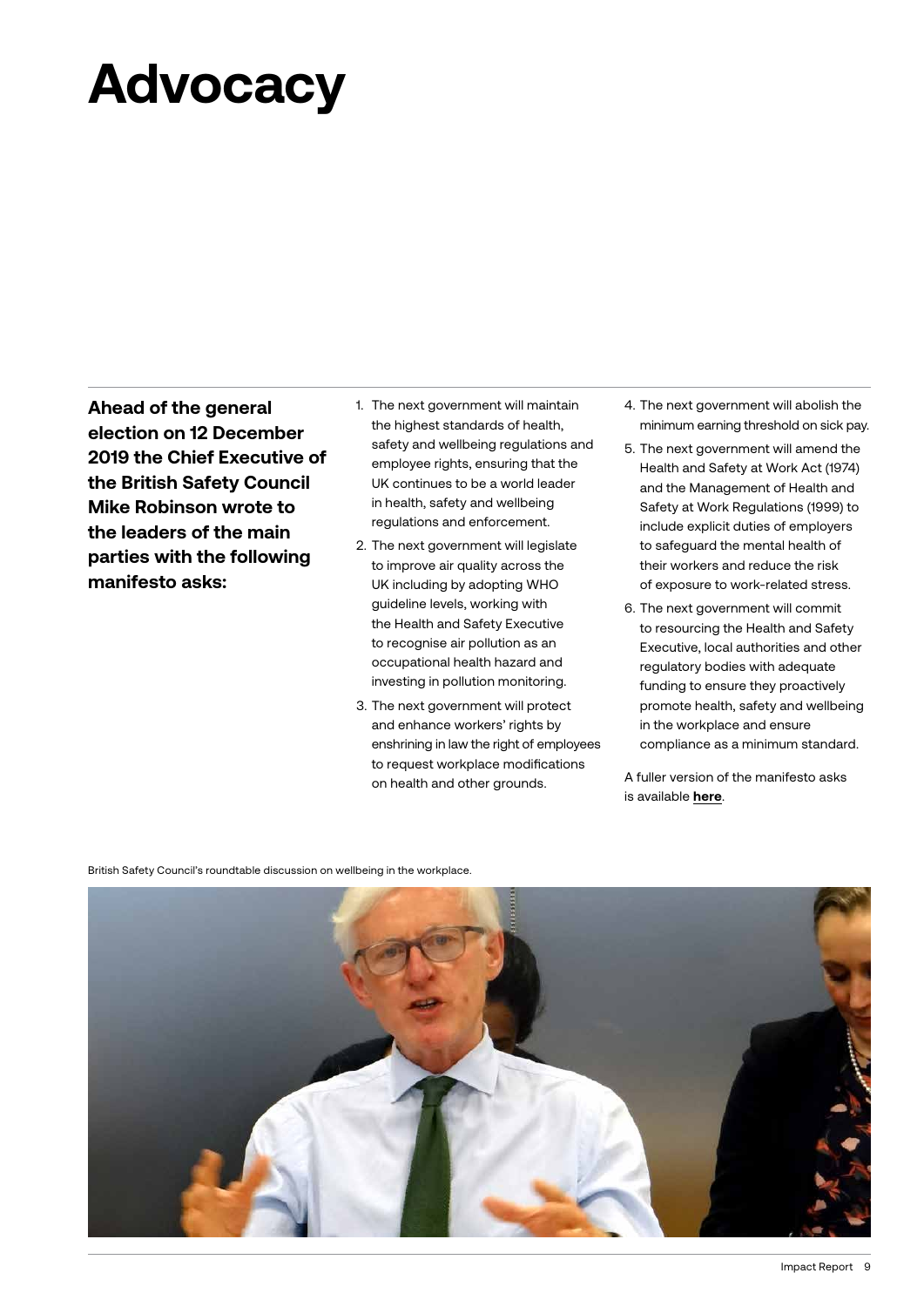#### **Advocacy cont.**

We conducted a full analysis of each manifesto and produced a response **[British Safety Council: our response to the manifestos.](https://www.britsafe.org/media/7231/bsc-response-to-the-manifestos-november-2019.pdf)**

|                                     | Conservatives | <b><sup>刻</sup>Labour</b><br>labour.org.uk | Liberal<br>Democrats |
|-------------------------------------|---------------|--------------------------------------------|----------------------|
| Keeing high standards               | * *           |                                            |                      |
| Air quality                         |               | * * *                                      |                      |
| Worker's rights                     |               | ***                                        |                      |
| Sick pay                            |               |                                            |                      |
| Mental health at work               |               |                                            |                      |
| <b>Resourcing health and safety</b> |               |                                            |                      |

Over the course of 2019 British Safety Council undertook a comprehensive review of its policy positions under six new overarching themes:

- European reform
- Leadership and participation
- Mental health
- Occupational health and wellbeing
- Regulation and enforcement
- Vulnerable workers.

We rationalised and revised our policy positions on the following:

- Young workers
- Competency and capability
- Occupational road risk
- Occupational health and wellbeing
- Presenteeism
- Ageing workforce
- Mental health in the workplace
- Regulatory enforcement
- The OH&S implications of UK withdrawal from the EU
- Improving health safety and wellbeing in developing countries
- Worker participation
- Leadership and top management commitment
- Integration of health and safety into business processes
- Vulnerable workers
- Work-related disease
- Risk management
- Sentencing guidelines for health and safety offences
- Air pollution
- Technology, automation and the impact on workers
- Building fire safety.

Grouping our policy positions under six overarching positions, will enable us to focus resources when we campaign, identifying the areas of policy where we can have most impact and where there is most work to be done. We are developing ways of sharing our policy positions and of ensuring that they are up-todate and relevant to policy discussions in government, the Health and Safety Executive and amongst our members.

The British Safety Council increased its visibility with political audiences, attending the Conservative Party Conference, the Industry in Parliament Trust and the All-Party Parliamentary Group on Wellbeing.

**To find out more about the British Safety Council's policy work contact Head of Policy and Influencing Charles Pitt:**

charles.pitt@britsafe.org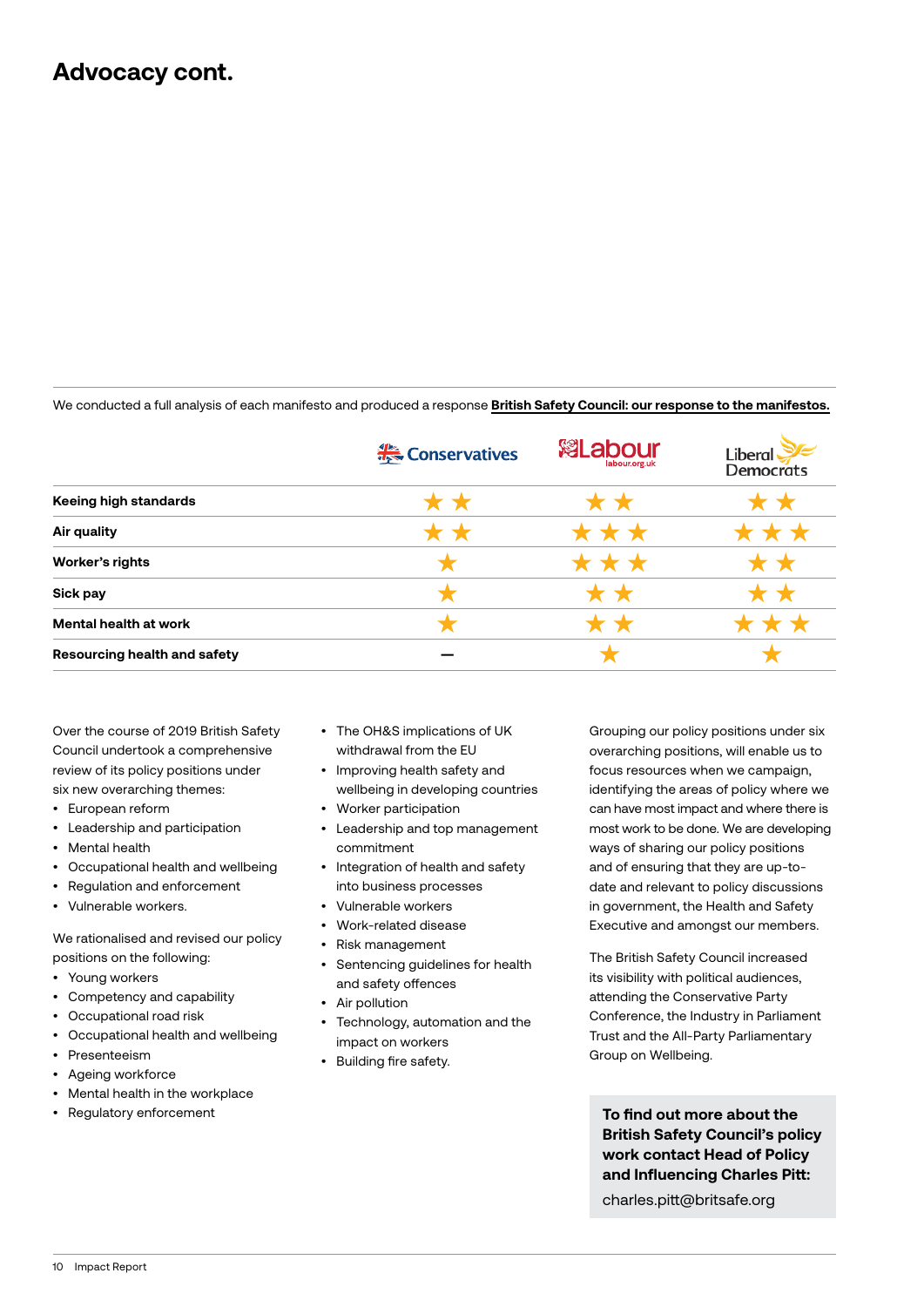## **Sector Interest Groups**

**The British Safety Council's sector interest groups bring together health and safety professionals from organisations with shared interest and across specific sectors. We currently run sector interest groups for:** 

- **• Manufacturing, transport and logistics**
- **• Healthcare**
- **• Construction**
- **• Stadia**
- **• Retail**
- **• Housing and local authorities.**

Sector interest groups meet three to four times a year, usually rotating between members' premises. They comprise a policy update from the British Safety Council and an opportunity to share in confidence recent successes and times things have gone wrong – "Share with pain, share with pride". A brief note of meetings is sent to members. In addition to regular agenda items the British Safety Council invites guest speakers of interest and the hosts often provide a tour of their site. To find out more about sector interest groups please contact.

Topics covered in 2019 included the implementation of ISO 45001, preparation for Brexit, developments in UK politics, mental health and wellbeing, and protecting lone workers.

**To find out more about the British Safety Council's events contact Senior Events Manager Nicky Glueck:**

nicky.glueck@britsafe.org

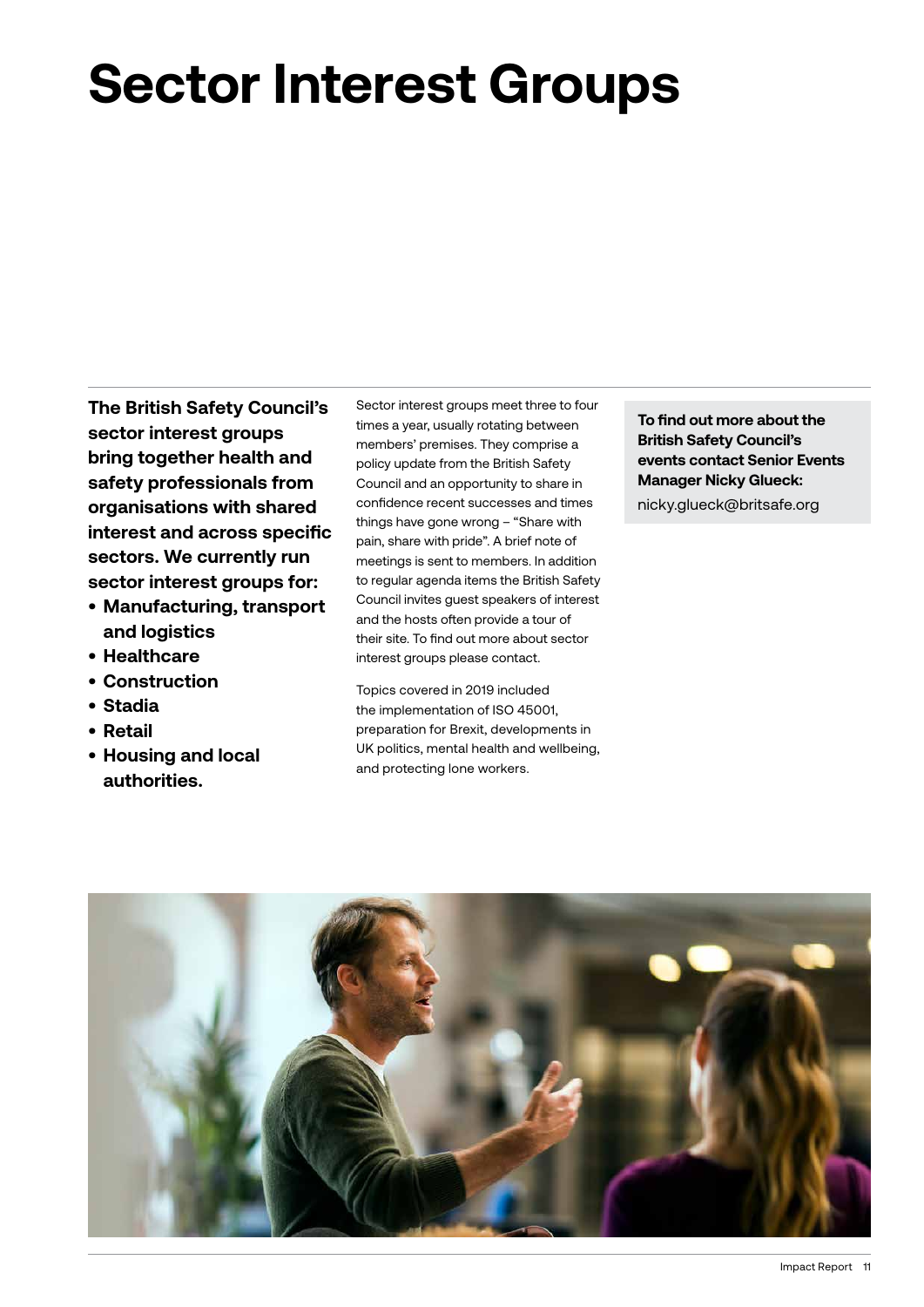## **Our Events**

**The highlight of our events calendar was our 11th Annual Conference in London in October. Keynote speakers included Prof Cary Cooper (Manchester University), a world-leading expert in workplace wellbeing and Professor David Fishwick, Chief Medical Adviser to the Health and Safety Executive.** 

We attended several major health and safety expos providing delegates with information on health and safety audits and upcoming legislative changes in London, Birmingham, Manchester and Glasgow.

At the Health and Safety North expo in October 2019 the British Safety Council was the official educational partner with Western Business Exhibitions and provided seminar and panels on health and safety legislation, sentencing guidelines, leadership, health and wellbeing and mental health.

The British Safety Council ran seminars on digital learning, ISO 45001, our Time to Breathe campaign and mental health at the Safety and Health Expo June 2019, the UK's largest health and safety exhibition.

We ran conferences in Bahrain, Dubai and – for the first time – in Mumbai covering the future workplace, leadership, culture, wellbeing and ISO45001.



International Safety Awards. British Safety Council Annual Conference.

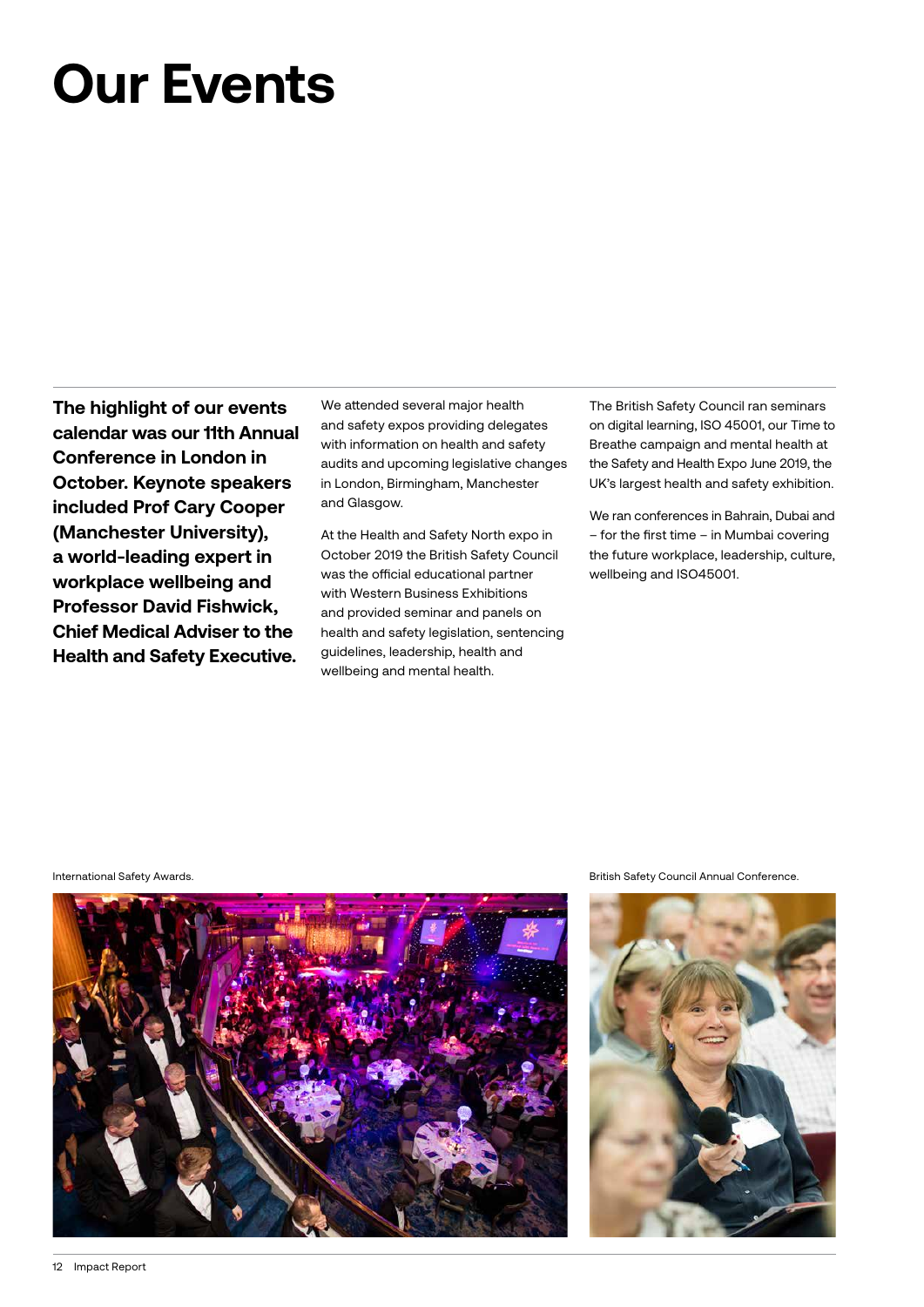#### **Our Events cont.**

In November we hosted health and safety's most prestigious awards ceremony at Merchant Taylor's Hall in the heart of the City of London: Sword of Honour and Globe of Honour. These are awarded for the highest achievements in health and safety and environmental management. In April we hosted the International Safety Awards.

Award winners came from a wide range of sectors in the UK, Europe and the Middle East in sectors including construction, education and training, energy generation, food and drink, leisure, logistics, manufacturing, retail and transport. The 86 Sword of Honour and nine Globe of Honour winners were able to demonstrate to an independent adjudication panel a proven track record of excellence in managing risks to workers' health and safety and to the environment.

The British Safety Council paid particular tribute to eight organisations that won the double (i.e. both the Sword of Honour and the Globe of Honour). They were: BAE Systems Naval Ships, UK, Dubai Electricity and Water Authority, UAE, Dubai Aviation Engineering Projects (DAEP) UAE, Milaha – Container Shipping, Qatar, Milaha Internal Audit, Qatar, Qatargas Operating Company Ltd Commercial & Shipping Group Shipping Department, Qatar, TECOM Group, UAE and Unipart Logistics.

For the first time, the British Safety Council has also presented two special awards. The Outstanding Practice Award has been created to recognise organisations that during the course of their Five Star Audit have demonstrated outstanding practice. This year, the winning organisation, selected for their approach to risk communication and use of technology, was Aston Martin Lagonda.

**To find out more about the British Safety Council's events contact Senior Events Manager Nicky Glueck:**

nicky.glueck@britsafe.org

Sword and Globe of Honour Luncheon, London.